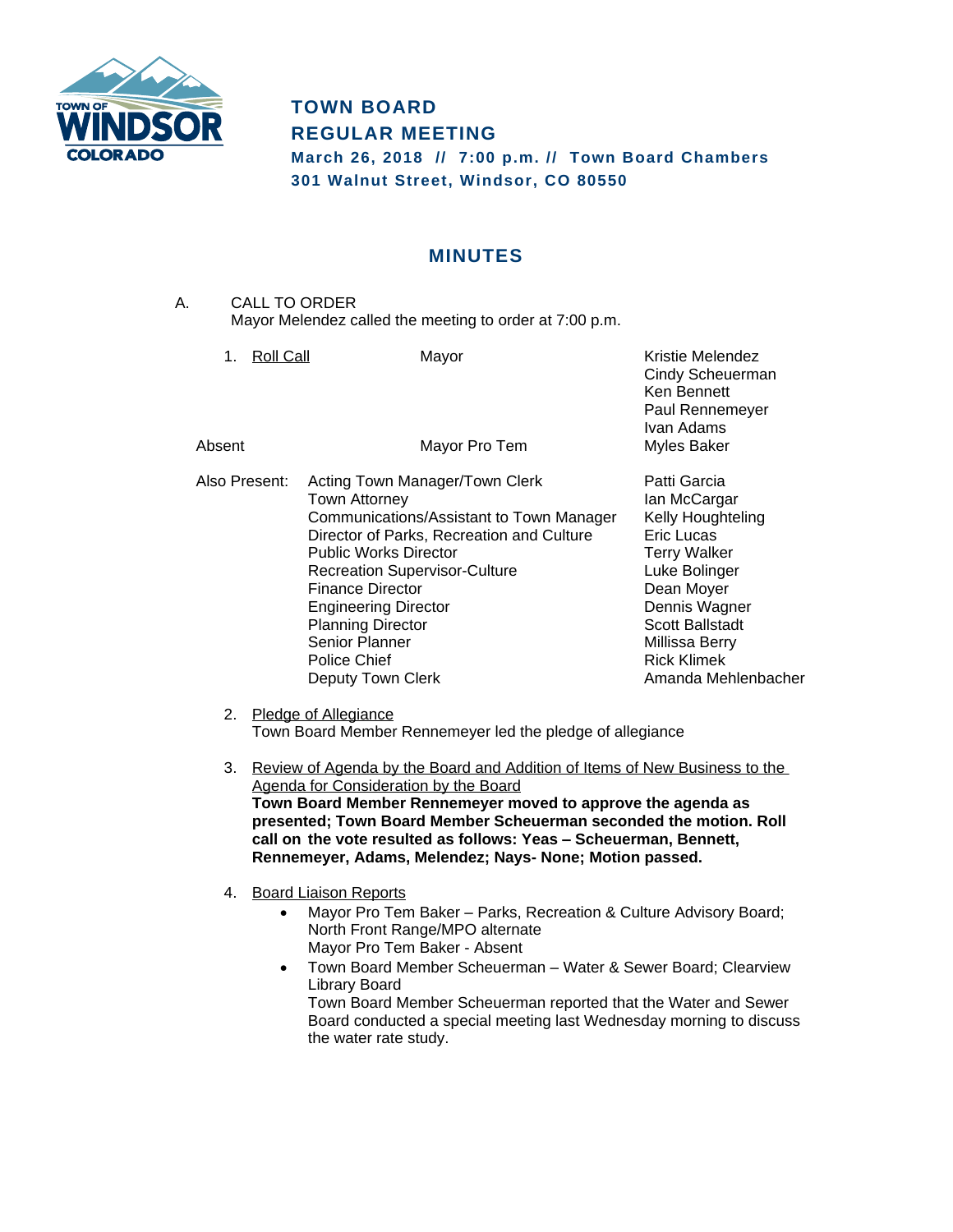Town Board Member Scheuerman reported that the Clearview Library Board will meet this Thursday, March 29, 2018.

 Town Board Member Bennett – Planning Commission; Windsor Housing Authority

Town Board Member Bennett reported that the Planning Commission met last Wednesday and reviewed the site plan that is on tonight's agenda for East Point Subdivision and Good Samaritan Society Assisted Living Facility and Memory Care Assisted Living Facility. Town Board Member Bennett reported that the Windsor Housing Authority met last Tuesday but he was unable to attend.

- Town Board Member Rennemeyer Historic Preservation Commission; Great Western Trail Authority; Chamber of Commerce Town Board Member Rennemeyer had no report.
- Town Board Member Adams Tree Board; Poudre River Trail Corridor Board

Town Board Member Adams reported that the Tree Board meeting was moved from March 27<sup>th</sup> to the 20<sup>th</sup>. The Board met in Main Park to decide where to plant a number of trees that were donated by various groups within the community.

Town Board Member Adams reported that the Poudre River Trail Corridor Board is scheduled to meet April 5<sup>th</sup>.

 Mayor Melendez – Downtown Development Authority; North Front Range/MPO

Mayor Melendez reported that the North Front Range/MPO is not scheduled to meet until the first week in April.

Mayor Melendez reported that the Downtown Development Authority met on March 21<sup>st</sup> when they finalized the Wayfinding RFP and reestablished the parking committee. Ms. Melendez also stated that the DDA was working on solutions for the crosswalk located at 5<sup>th</sup> and Main Street as well as  $4<sup>th</sup>$  and Main Street. The goal is to make accessibility safer in the downtown area.

5. Public Invited to be Heard

Mayor Melendez opened the meeting up for public comment to which there was none.

- B. CONSENT CALENDAR
	- 1. Minutes of the March 12, 2018 Regular Meeting Amanda Mehlenbacher
	- 2. Resolution No. 2018-30 A Resolution Approving and Ratifying a Deed of Dedication for Right of Way from RBR Crossroads, LLC, for Purposes of Establishing a Public Sidewalk in the Vicinity of Crossroads Boulevard and Fairgrounds Avenue – Millissa Berry
	- 3. Resolution No. 2018-31 –A Resolution Approving the Grant of an Easement to Public Service Company of Colorado Upon Town-Owned Property – Terry **Walker**

**Town Board Member Rennemeyer moved to approve the consent calendar as presented; Town Board Member Adams seconded the motion. Roll call on the vote resulted as follows: Yeas – Scheuerman, Bennett, Rennemeyer, Adams, Melendez; Nays- None; Motion passed**.

C. BOARD ACTION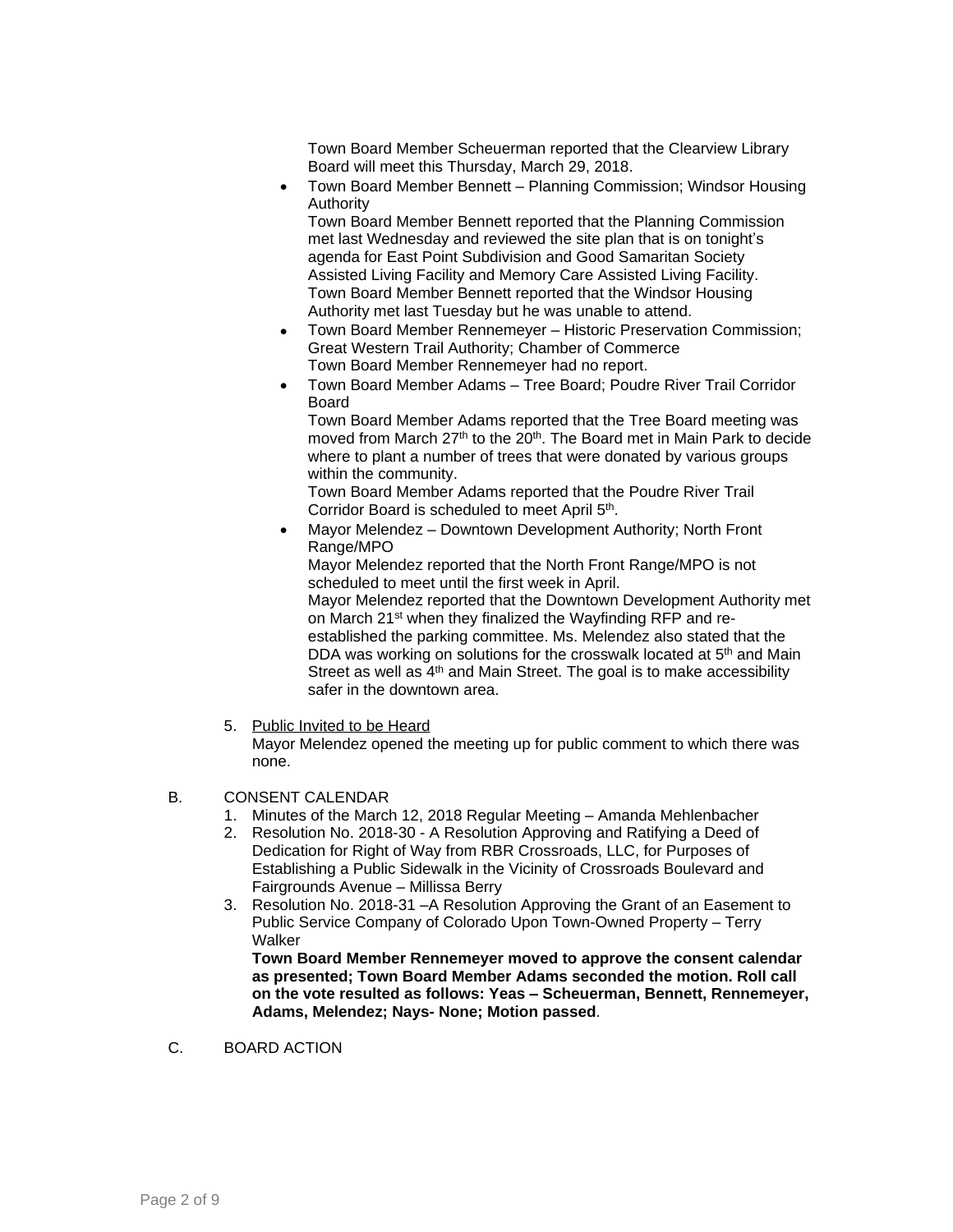- 1. Outside Agency Funding Request Humane Society of Weld County
	- Staff presentation: Eric Lucas, Director of Parks, Recreation & Culture

The Humane Society of Weld County has reserved Boardwalk Park for an event titled "Paws and Sneakers 5k", a fundraising event for the Weld County Humane Society, to be held on Saturday, June 23, 2018 from 8am – 2pm. They have completed the special event paperwork, paid the \$25 application fee as well as the appropriate park fee, amenities fee and the deposit.

Weld County Humane Society representative, Jenn Barday, Event Coordinator appeared before the Town Board to ask for Town support of their event through reimbursement of park impact fees. Ms. Barday requested reimbursement in the amount of \$350 in fees which is listed below:

• Race Event Fee: \$350

Town Board Member Adams expressed his support for this event.

**Town Board Member Adams moved to approve the outside agency request as presented; Town Board Member Bennett seconded the motion. Roll call on the vote resulted as follows: Yeas – Scheuerman, Bennett, Rennemeyer, Adams, Melendez; Nays- None; Motion passed**.

- 2. Outside Agency Funding Request Walk M.S. Windsor
	- Staff presentation: Eric Lucas, Director of Parks, Recreation & Culture

Walk MS; Windsor has reserved Boardwalk Park for an event titled "Walk MS; Windsor", a fundraising event to support cutting edge research, drive change through advocacy, and provide programs and services to help people with MS. The event is scheduled to be held on Saturday, May 12, 2018 from 8am – 12 noon. They have completed the special event paperwork, paid the \$25 application fee as well as the appropriate park fee, amenities fee and the deposit.

Debbie Gavato, Area Representative for Walk MS appeared before the Town Board to ask for Town support of their event through reimbursement of park impact fees. Ms. Gavato requested reimbursement in the amount of \$1,200 in fees which are listed below:

- Park Rental Fee: \$900
- Bandshell Fee: \$150
- Trail Fee: \$150

Ms. Gavato further explained to the Town Board what Multiple Sclerosis is and the affects it has on the body.

Town Board Member Scheuerman stated that this is a wonderful event and how she fully supports what the organization does to support MS.

**Town Board Member Scheuerman moved to approve the outside agency request as presented; Town Board Member Bennett seconded the motion. Roll call on the vote resulted as follows: Yeas – Scheuerman, Bennett, Rennemeyer, Adams, Melendez; Nays- None; Motion passed**.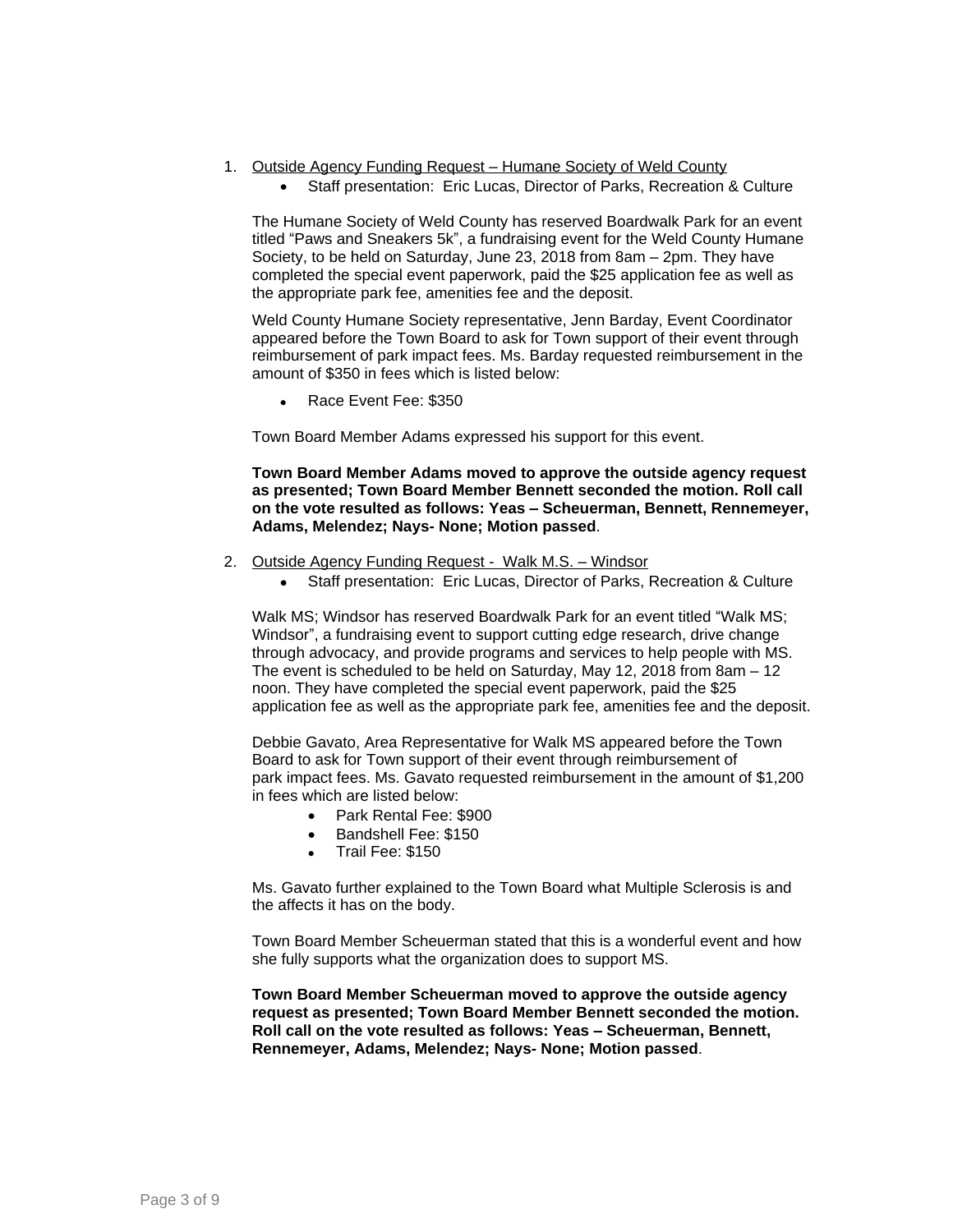- 3. Site Plan Presentation East Pointe Subdivision 2<sup>nd</sup> Filing East Pointe Plaza Commercial Center and Building 1/Lot 1 – Chris Ruff, owner/applicant; Leon McCauley, McCauley Constructors, applicant
	- Staff presentation: Millissa Berry, Senior Planner

The property owner, Mr. Chris Ruff, and Mr. Leon McCauley, the applicant, are proposing a commercial center development in the East Pointe Subdivision 2nd Filing. The site of the proposed East Pointe Plaza is located southeast of the intersection of Highway 257 and Pointe Plaza Drive (south of the intersection of Main Street and SH 257). The site is zoned General Commercial (GC) and is located adjacent to properties zoned GC and Limited Industrial (I-L).

- Overall East Pointe Plaza development characteristics include:
- total lot area of 4.75 acres
- approximately 28% landscaped area (20% required)
- 5 commercial buildings
- 33,404 square feet of commercial space total
- 172 parking spaces
- detention pond

The proposal includes the subdivision of the site into 5 building lots and a tract for the detention pond. The development will be phased. Phase 1 includes Building 1 located in the northwest corner of the site, the associated landscaping, required parking, and access drive. Lot 1 is approximately 1.1 acres in area.

Building 1 / Lot 1 characteristics include:

- 9,021 square foot building
- building materials are a mix of hard coat stucco and brick veneer in earth tone colors with bronze metal awnings and blue metal canopies
- building height of 25'
- a flat roof with varied roofline
- patio area with planters
- site is 25% landscaped area
- 53 parking spaces (minimum of 44 required spaces for Building 1) o includes 2 handicapped spaces and bicycle parking
- up to 4 tenants including a Doug's Day Diner and a liquor store
	- o liquor store includes a drive through feature
	- o Doug's Day Diner includes outdoor seating area

Future buildings would have a complementary design to Building 1.

Additional site details were provided in the staff PowerPoint. The presentation was for the Town Board's information. It was noted that should the Town Board have any comments or concerns pertaining to this project, such comments were to be referred to staff during the presentation so that they may be addressed during staff's review of the project. The site plan will be reviewed and approved administratively by staff; however, if the project review process reveals issues that cannot be resolved between the applicant and staff, the site plan will be brought back to the Planning Commission and Town Board for review. The site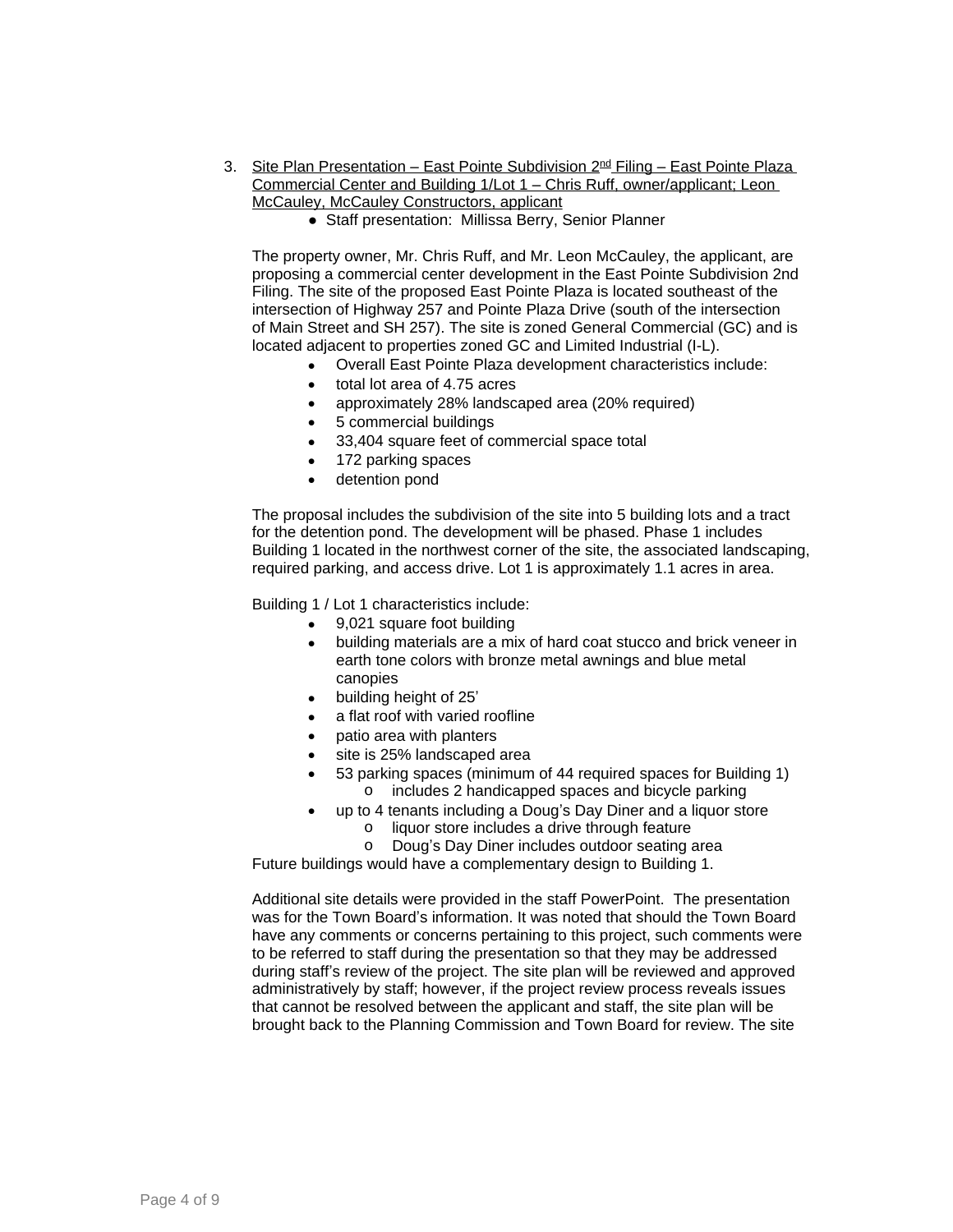plan presentation was reviewed by the Planning Commission at its March 21, 2018 regular meeting.

There was no recommendation, as this item is for presentation purposes.

Mayor Melendez asked if there were any questions or comments from Town Board members.

Town Board Member Bennett commended the applicant and staff for their persistence with this challenging project.

Mayor Melendez inquired about the landscape surrounding the east elevation as the back side of the building faces one of Windsor's key corridors.

Ms. Berry stated that there is a section of landscaping along the property boarder itself as well as the right-of–way.

- 4. Site Plan Presentation Water Valley South 25<sup>th</sup> Filing Good Samaritan Society Assisted Living Facility and Memory Care Assisted Living – Greg Amble, The Evangelical Lutheran Good Samaritan Society, owner; Heather Scott, Boulder Associates Architects, authorized representative; Jon Sweet, TST, authorized representative
	- Staff presentation: Millissa Berry, Senior Planner

The property owner, Mr. Greg Amble, is proposing an assisted living and memory care assisted living facility in the Water Valley South Subdivision 25th Filing. The site of the proposed assisted living facility is located on the southeast corner of the intersection of New Liberty Road and 7th Street just north of the existing Good Samaritan Senior Living Resort Independent Living Facility. The site is zoned Residential Mixed Use (RMU) and is located adjacent to other RMU-zoned properties.

Overall development characteristics include:

- total lot area of 2.93 acres
- 55,000 square foot (sf) building (~31% of the site)
	- o One-story 16-bed licensed Memory Care Assisted Living at the southern portion of the building
	- o Two-story 40-bed licensed Assisted Living Facility at the northern portion of the building.
	- o Partial walk-out basement housing utility connections (~725 sf)
- 33 parking spaces (1 stall per 2 beds required 28 stall minimum; plus shared parking with independent living facility for employees and visitors)
- approximately 23% landscaped area (20% required)

Building characteristics include:

- building materials are a mix of fiber cement board and batten siding, fiber cement lap siding, and asphalt shingles
- building height:
	- o one-story at 28 feet (24 feet with 4 foot roof feature
	- $\circ$  two-story at  $\sim$  42 feet ( $\sim$ 38 feet plus 4 foot roof feature)
	- o walk-out area varies; up to 12 feet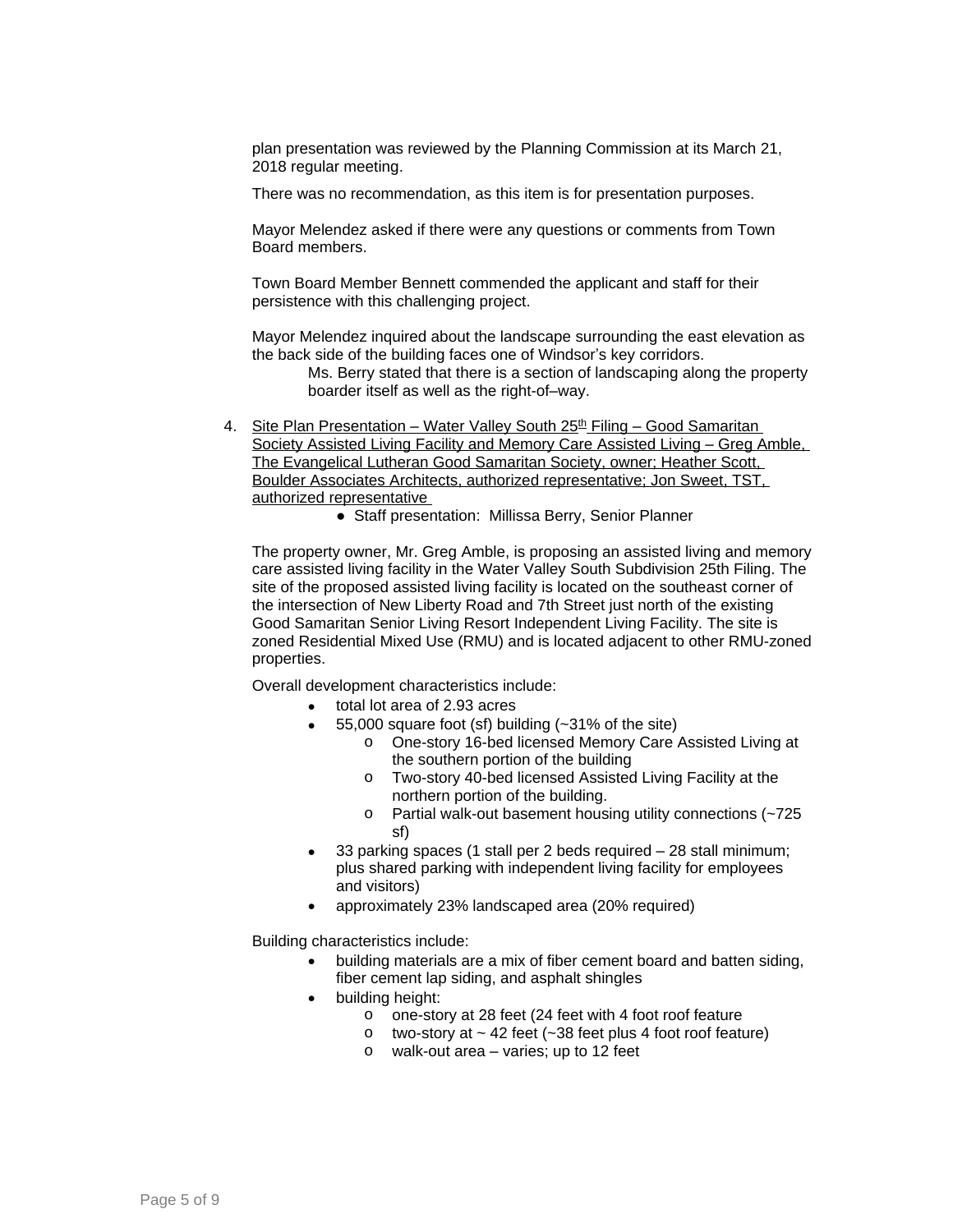pitched roof

Additional site details can be seen in the enclosed staff PowerPoint.

The current presentation is intended for the Town Board's information. Should the Town Board have any comments or concerns pertaining to this project, please refer such comments to staff during the presentation so that they may be addressed during staff's review of the project. The site plan will be reviewed and approved administratively by staff; however, if the project review process reveals issues that cannot be resolved between the applicant and staff, the site plan will be brought back to the Planning Commission and Town Board for review. The site plan presentation was reviewed by the Planning Commission at its March 21 regular meeting. The Planning Commission also reviewed the parking for the site and determined the proposed count was adequate for the use associated with the plan.

There was no recommendation, as this item is for presentation purposes.

Representative for Boulder Associates Architects, Heather Scott, 1602 Walnut Street, Boulder, CO expressed the reasoning behind what generated the form and site design for the building. Ms. Scott highlighted the challenges they faced as well as how they tied in the modern farmhouse feel while maintaining a residential feeling in expression of external architecture.

Town Board Member Scheuerman inquired if a railing would be added to the retaining wall as a safety precaution.

Ms. Scott responded yes.

Town Board Member Adams inquired about the number of elevators particularly in the independent portion of the facility.

> Ms. Scott responded that there will be two elevators in the facility. One located near the main entrance as well as the north portion of the building.

Mayor Melendez commented that this facility serves a great need in the community in regards to senior housing options.

Town Board Member Rennemeyer inquired about the progress of the townhouses that set next to the independent living facility.

Jon Sweet, TST, authorized representative stated that there is currently two twin homes that were built; however, the current need is to complete the assisted living facility. Once complete, townhomes will fill in the remaining area.

Town Board Member Bennett inquired about additional parking for families and guests during special events.

> Ms. Scott responded that there would be an opportunity for overflow parking on Compassion Drive as well as parking near the assisted living facility.

Mayor Melendez inquired about our current comp plan and if it includes the need to do more xeriscaping.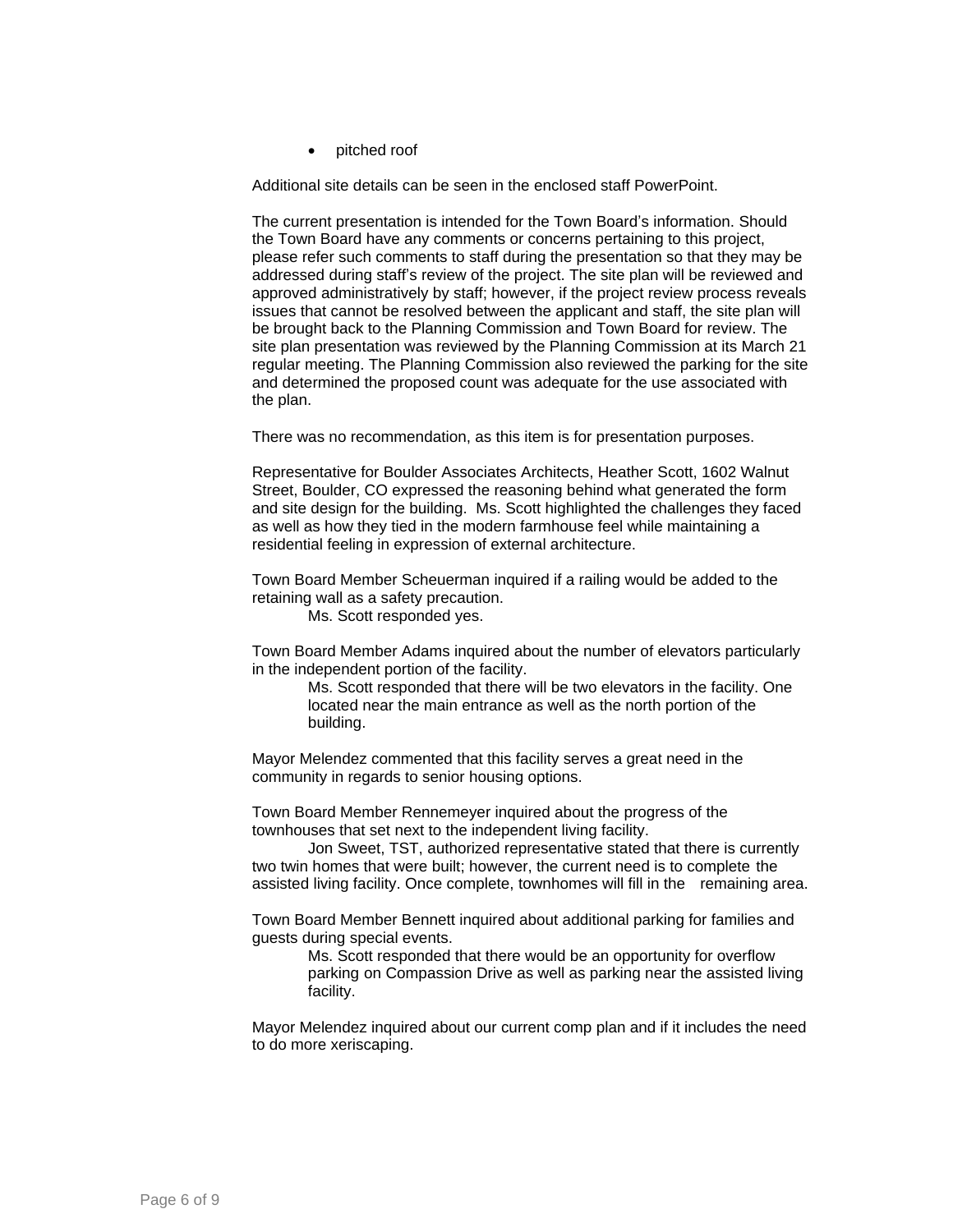Ms. Berry responded that adding xeriscaping to the land use code is still underway and that this particular site plan falls under the existing land use code.

Mr. Ballstadt added that there is nothing that would prevent a person from purposing xeriscaping principals now; however, the code update will implement an incentive to encourage xeriscaping. Further, the Town does encourage drought tolerant species in all their landscaping plans.

- 5. Resolution No. 2018-32 A Resolution Approving the Waiver of Certain Building Permit Fees Related to Weld RE-4 School District Improvements to Existing Schools in the Town of Windsor
	- Legislative action
	- Staff presentation: Scott Ballstadt, Director of Planning

As staff has shared in previous updates to Town Board, the Weld RE-4 School District (District) is preparing to submit nine building permits for upgrade projects at all of the Windsor schools and facilities associated with the approved bond issue. The District's fee waiver request pertains to those forthcoming permit applications. School districts have the option to process building plans and inspections through either the State of Colorado Division of Fire Safety or the local jurisdiction. The District would prefer to utilize the Town and SAFEbuilt due to time savings and a generally more user friendly process; therefore, staff and SAFEbuilt have worked with the District to prepare the attached comparison of State and local fees to illustrate potential scenarios that would essentially "match" the State fees.

Staff will provided a recommendation to approve the waiver of certain building permit fees based on Town Board direction received during the work session prior to the regular meeting.

**Town Board Member Adams moved to approve Resolution No. 2018- 32 - A Resolution Approving the Waiver of Certain Building Permit Fees Related to Weld RE-4 School District Improvements to Existing Schools in the Town of Windsor; Town Board Member Rennemeyer seconded the motion. Roll call on the vote resulted as follows: Yeas – Scheuerman, Bennett, Rennemeyer, Adams, Melendez; Nays- None; Motion passed.**

- 6. Resolution No. 2018-33 A Resolution Appointing Shane Hale to Serve as the Town Manager for the Town of Windsor Pursuant to Article VIII of the Windsor Home Rule Charter, and Approving an Employment Agreement in Association **Therewith** 
	- Legislative action
	- Staff presentation: Ian D. McCargar, Town Attorney

In response to instructions received from the Town Board, Mr. McCargar has provided Resolution No. 2018-33 appointing Shane Hale to serve as Town Manager, and prepared the attached Town Manager Employment Agreement in association therewith. Mr. Hale has been chosen following a thorough executive search, aided by the firm of Peckham & McKenney. Mr. Hale's terms of employment are set forth in the attached Employment Agreement. These terms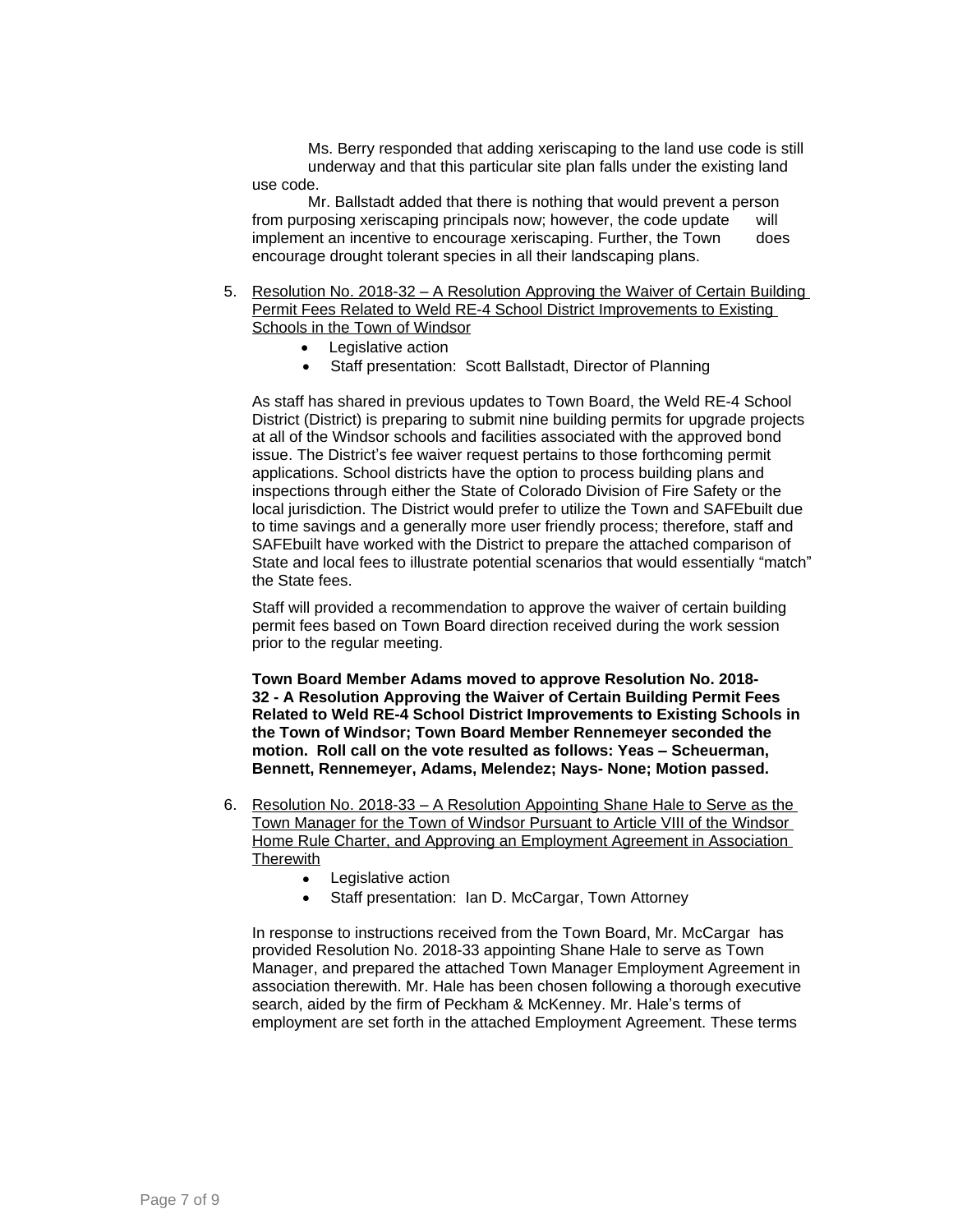have been authorized by the Town Board, and are generally in line with established norms in Mr. Hale's field.

The Resolution of appointment is necessary under the Charter, and requires a two-thirds majority vote (5 votes) for adoption.

Staff recommends adopting Resolution No. 2018-33, five votes required.

Mayor Melendez wished to thank the Town of Windsor staff especially Ms. Garcia and Mr. McCargar as well as the community for the help in making this decision. Ms. Melendez stated that it would not have been possible without everyone's due diligence and participation.

**Town Board Member Rennemeyer moved to approve Resolution No. 2018- 33 - A Resolution Appointing Shane Hale to Serve as the Town Manager for the Town of Windsor Pursuant to Article VIII of the Windsor Home Rule Charter, and Approving an Employment Agreement in Association Therewith; Town Board Member Adams seconded the motion. Roll call on the vote resulted as follows: Yeas – Scheuerman, Bennett, Rennemeyer, Adams, Melendez; Nays- None; Motion passed.**

- 7. Community Development Report
	- Staff presentation: Scott Ballstadt, Director of Planning

Mr. Ballstadt gave an overview of the community development report that was included in packet material.

## D. COMMUNICATIONS

- 1. Communications from the Town Attorney None
- 2. Communications from Town Staff None
- 3. Communications from the Acting Town Manager None
- 4. Communications from Town Board Members None
- E. An executive session pursuant to Colorado Revised Statutes Section § 24-6-402 (4)(e)(I) for the purpose of determining positions relative to matters that may be subject to negotiations; developing strategy for negotiations; and instructing negotiators with respect to water treatment terms.(Ian D. McCargar, Dennis Wagner)

**Town Board Member Rennemeyer moved to go into an executive session pursuant to Colorado Revised Statutes § 24-6-402 (4)(e)(I) for the purpose of determining positions relative to matters that may be subject to negotiations; developing strategy for negotiations; and instructing negotiators with respect to water treatment terms. (Ian D. McCargar, Dennis Wagner); Town Board Member Scheuerman seconded the motion. Roll call on the vote resulted as follows: Yeas –Scheuerman, Bennett, Rennemeyer, Adams, Melendez; Nays-None; Motion passed.**